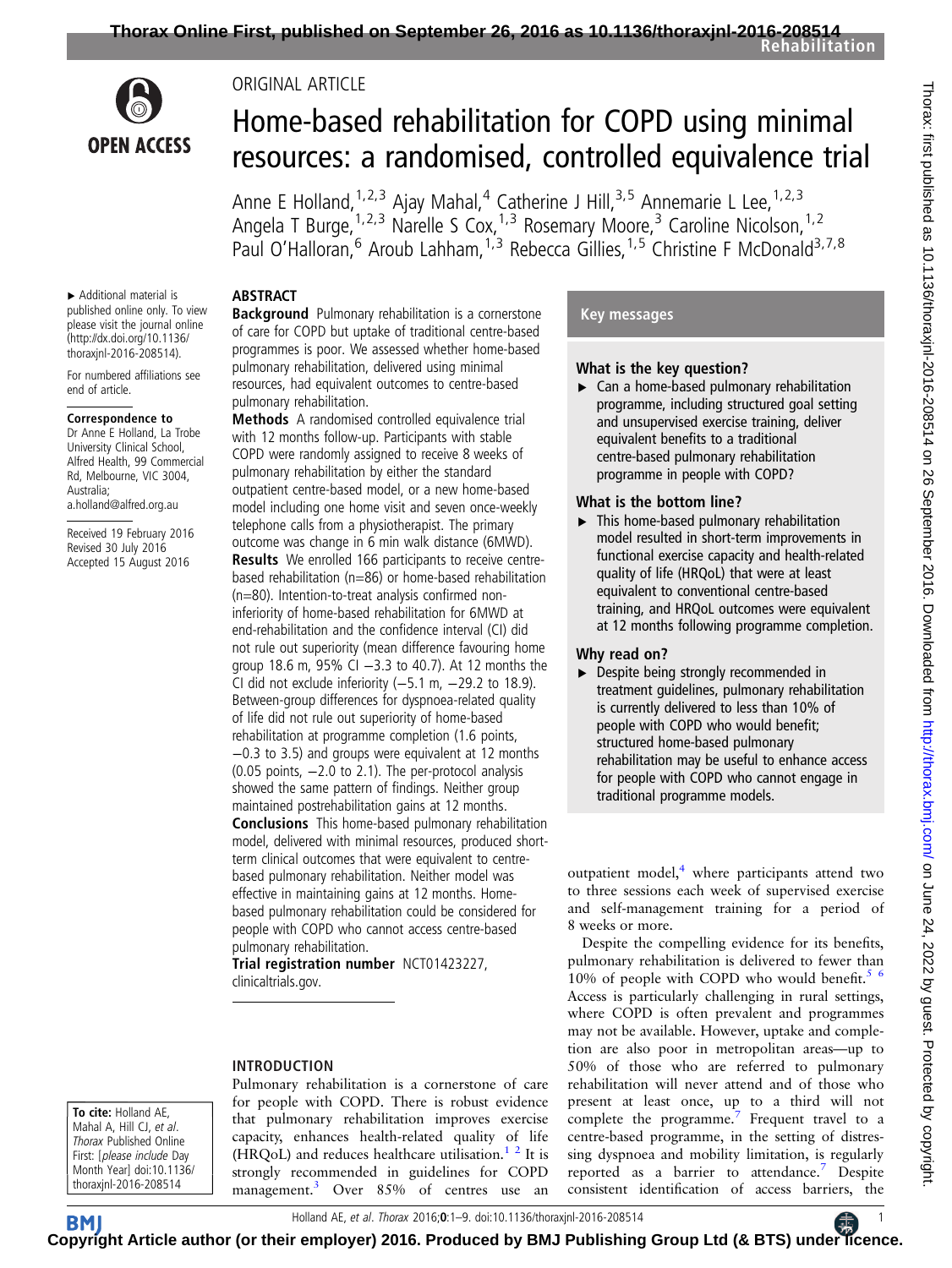pulmonary rehabilitation model has not changed in over 30 years.

Home-based pulmonary rehabilitation is an alternative model that could improve uptake and access. Initial reports suggest that home-based pulmonary rehabilitation is safe and may improve clinical outcomes. $9-12$  $9-12$  However these studies have limitations related to the trial methods (underpowered studies, lack of assessor blinding, high attrition) and the home-based rehabilitation protocols (expensive models requiring multiple home visits, not delivering all the essential components of pulmonary rehabilitation or not entirely home-based).<sup>9–[12](#page-7-0)</sup> As a result, there has been little uptake in clinical practice, with home-based pulmonary rehabilitation offered in less than 5% of centres worldwide.<sup>4</sup>

The most recent American Thoracic Society/European Respiratory Society Policy Statement on Pulmonary Rehabilitation identified increasing the accessibility of pulmon-ary rehabilitation as a key priority.<sup>[13](#page-7-0)</sup> For home-based pulmonary rehabilitation to fulfil this role it must be accessible to patients, deliver the essential components of pulmonary rehabilitation, be easy to implement and result in equivalent benefits to the current 'gold standard' of centre-based pulmonary rehabilitation. We developed a structured model of home-based pulmonary rehabilitation to meet these requirements.<sup>14</sup> The aims of this study were to (1) compare completion rates of home-based versus centre-based pulmonary rehabilitation in people with COPD; (2) compare the clinical benefits of the two approaches; and (3) compare the costs of home-based and centre-based pulmonary rehabilitation. This paper reports on the clinical outcomes and direct programme costs. A full economic analysis will be published separately.

#### METHODS

A randomised, controlled equivalence trial with assessor blinding was conducted at two tertiary hospitals in Melbourne, Australia. Ethical approval was granted and the trial protocol was published.<sup>[14](#page-7-0)</sup> Participants were recruited from pulmonary rehabilitation waiting lists between 21 October 2011 and 3 April 2014. Included participants were diagnosed with COPD; had a smoking history  $\geq 10$  pack years; had no exacerbations within 4 weeks or comorbidities which precluded exercise training; and had not undertaken pulmonary rehabilitation within 2 years. Written informed consent was obtained.

Participants were randomised to treatment groups (1:1) at the completion of their baseline assessment, using a computer generated sequence that was concealed using opaque envelopes. The sequence was generated by an individual unrelated to the study. Randomisation was stratified for site of recruitment and disease severity (FEV<sub>1</sub><50% vs  $\geq$ 50% predicted).<sup>[3](#page-7-0)</sup> All subsequent assessments were performed by an individual blinded to group allocation, who had no involvement in provision of either intervention. The success of assessor blinding was evaluated after the 12-month assessment by asking the assessor to nominate the group to which they thought the participant had been assigned.

#### Interventions

Participants in both groups received the core components of pulmonary rehabilitation, namely aerobic exercise training, resistance training and self-management education. All participants received a copy of Better Living with COPD: A Patient Guide, developed by Lung Foundation Australia to assist people with COPD to better understand their condition and actively participate in their care.<sup>15</sup> Programme completion for both

groups was defined as undertaking 70% of planned sessions, consistent with attendance criteria for pulmonary rehabilitation reported in a recent systematic review.<sup>1</sup>

Centre-based pulmonary rehabilitation was an 8-week, twice weekly outpatient group-based supervised programme, with individually prescribed exercise training and self-management education.<sup>17</sup> At least 30 min of aerobic training was performed each session, including walking training (treadmill or corridor) and cycle training. Resistance exercises used functional activities such as stair climbing and sit-to-stand practice, as well as free weights for the upper limbs. Participants were encouraged to exercise at home on an additional three occasions each week. Self-management training included structured (lecture-based) and unstructured disease management education and goal setting, covering standard topics including management of exacerbations, understanding medications and ongoing partici-pation in exercise.<sup>[17](#page-7-0)</sup>

Home-based pulmonary rehabilitation commenced with one home visit by a physiotherapist to establish exercise goals, assess inhaler technique and supervise the first exercise session. At least 30 min of aerobic training was recommended for each session, using a modality accessible to the participant, which was usually walking. Participants recorded the distance walked using a pedometer (Omron Walking Style Pro). Resistance training included functional activities and equipment that were accessible in the home environment, including sit-to-stand from a dining chair, step ups on an internal or external step, and water bottles for upper limb weights. The home visit was followed by seven onceweekly structured telephone calls from a physiotherapist, using a motivational interviewing approach.<sup>[18](#page-7-0)</sup> Participants were informed that the aim of the exercise programme was to improve their strength and fitness. Structured telephone modules were used to explore and build motivation for exercise participation, then move towards commitment and action. Exercise goals were discussed and documented in a diary each week. Participants also recorded their unsupervised exercise sessions in the diary, including duration and distance walked, and the number and type of resistance exercises performed. Participants were provided with a menu of topics relevant to COPD self-care and encouraged to select a topic of relevance to them for discussion each week, providing opportunity for selfmanagement education and goal setting. Management of acute exacerbations and ongoing participation in exercise were discussed at least once with all participants. Physiotherapists were trained in motivational interviewing and there were periodic checks on fidelity by an independent motivational interviewing practitioner. More details regarding the home-based programme are provided in the online supplementary material.

#### **Outcomes**

Participants were evaluated at baseline, end of rehabilitation and 12 months later. The primary outcome was change in 6 min walk distance (6MWD), a measure of functional exercise capacity obtained from the 6 min walk test (6MWT). The test was performed on a 30 m corridor with standardised instructions and encouragement. $19$  Two tests were performed at each time point and the best distance used for analysis. Secondary outcomes were programme completion, modified Medical Research Council dyspnoea scale, $20$  HRQoL on the Chronic Respiratory Questionnaire (CRQ),<sup>[21](#page-7-0)</sup> Pulmonary Rehabilitation Adapted Index of Self-Efficacy (PRAISE),<sup>[22](#page-7-0)</sup> and Hospital Anxiety and Depression scale. $^{23}$  $^{23}$  $^{23}$  Objective measurement of physical activity was undertaken in a subgroup of consecutively recruited partici-pants using the Sensewear Armband<sup>[24](#page-7-0)</sup> from the time when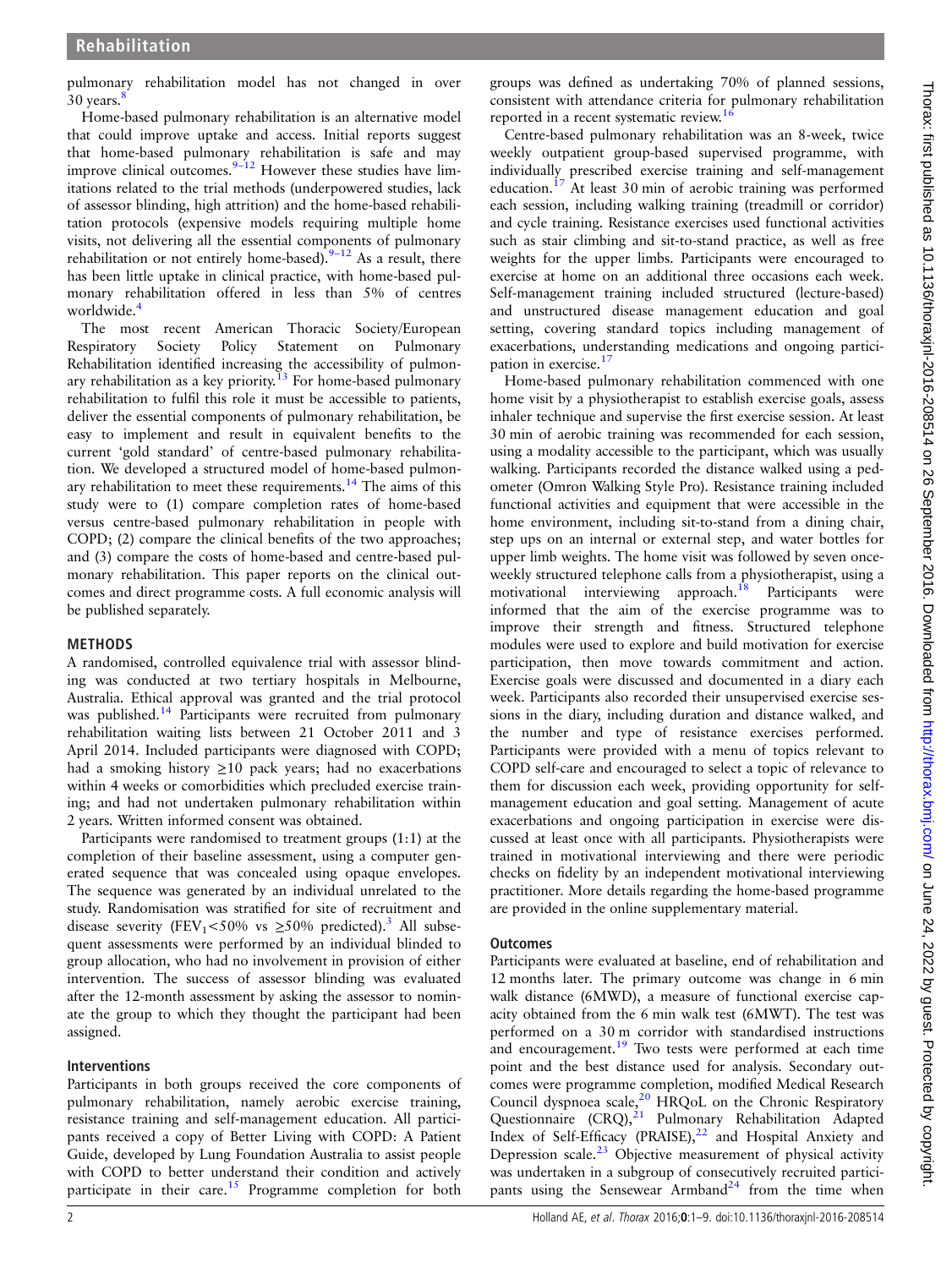<span id="page-2-0"></span>additional funding became available until the end of the trial (see online supplementary material). Comorbidities were obtained from medical record review and documented using the COPD-specific COmorbidity TEst (COTE).<sup>[25](#page-7-0)</sup> The number of participants with a COTE index  $\geq$ 4, indicating increased mortality risk, was recorded. Hospitalisation was assessed by medical record review at 12 months and verified by monthly telephone calls to participants. Detailed documentation of direct programme costs was undertaken (see online supplementary material).

#### Statistical analysis

Sample size calculations indicated that 144 participants were required to be 80% sure that the 95% CI excluded a difference in the change in 6MWD of more than the equivalence limit of 25 m, which was the minimal important difference (MID)

established in our population,<sup>[26](#page-8-0)</sup> assuming an SD of 51 m.<sup>[27](#page-8-0)</sup> This also gave sufficient power to exclude a difference in the CRQ dyspnoea domain greater than the MID of 2.5 points.<sup>[14](#page-7-0)</sup> Anticipating 15% dropout, we randomised 166 participants.

Data were analysed using SPSS V.22.0 (IBM New York, USA). All data were analysed by intention-to-treat analysis. Differences between groups for change over time were analysed with linear mixed models. Models included treatment group, time, group × time interaction and a random effect for participants. The baseline value of the outcome variable was included as a covariate. As per Consolidated Standards of Reporting Trials (CONSORT) recommendations for equivalence trials, a per-protocol analysis was also conducted to minimise type 1 error. $28$  The relative risk of non-completion was determined. Time to hospital admission was evaluated using Kaplan-Meier curves and Cox proportional hazards modelling.  $\alpha$  was set at 0.05. The trial was registered at clinicaltrials.gov (NCT01423227).



Figure 1 Flow of participants through the trial. 6MWT, 6 min walk test; PR, pulmonary rehabilitation. AECOPD; acute exacerbation of chronic obstructive pulmonary disease.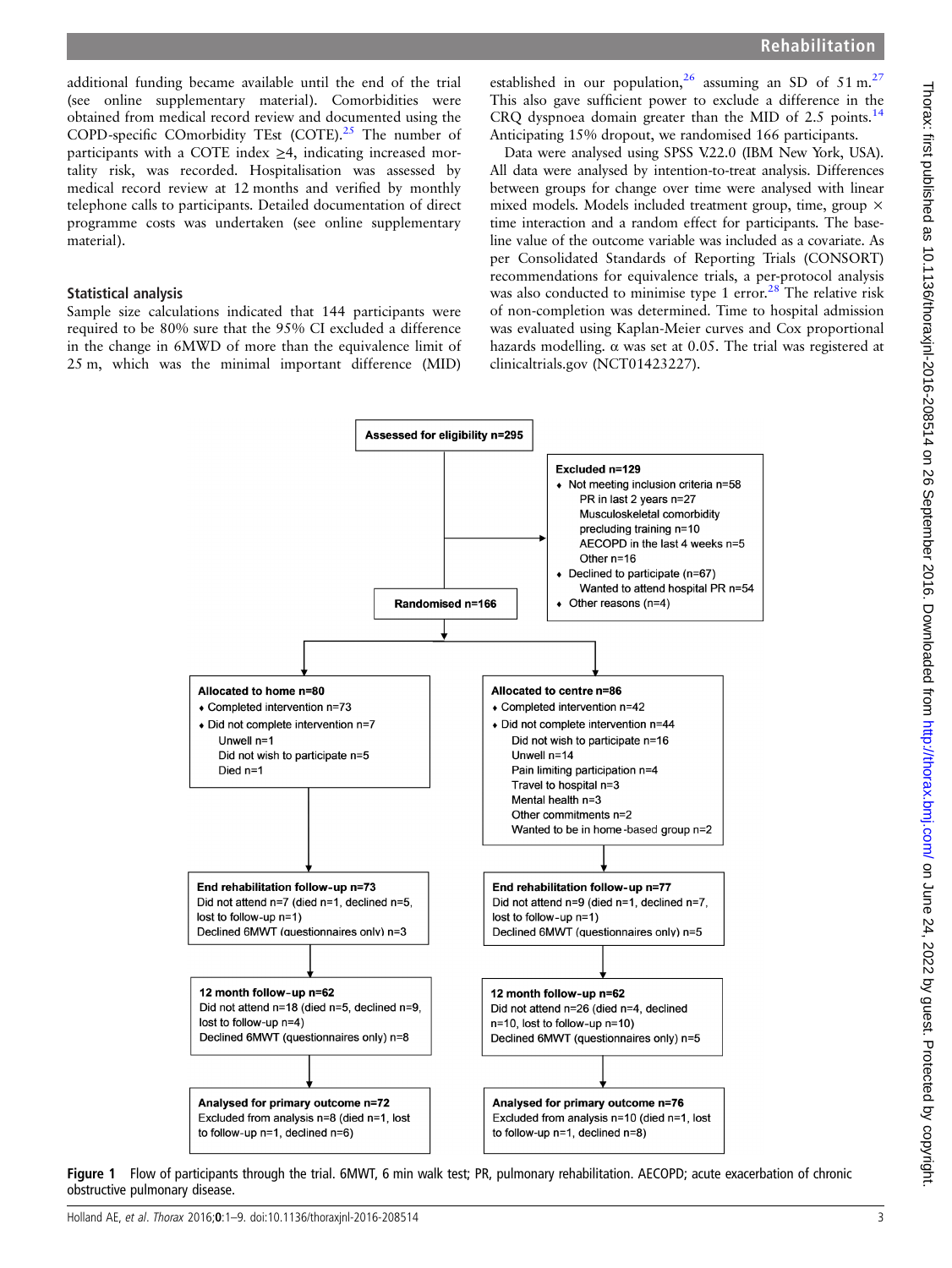#### RESULTS

The flow of participants through the trial is in fi[gure 1.](#page-2-0) Of eligible patients who did not consent  $(n=67)$ , the majority  $(n=54)$ wanted to undertake rehabilitation in a centre-based programme. One hundred and sixty-six participants were randomised. At the end of the trial, data were available for the primary outcome in 90% of the home-based group and 88% of the centre-based group. Most participants had moderate or severe lung disease, and one in five had significant anxiety (table 1). Participants had a median of four comorbid conditions (IQR 3–6) and 21% had a COTE index  $\geq 4.^{25}$  $\geq 4.^{25}$  $\geq 4.^{25}$  The comorbidities documented most commonly were hypertension (50%), hyperlipidaemia (44%), gastrooesophageal reflux (40%), arthritis (30%) and depression (30%). Participants had low levels of physical activity at baseline (table 1).

Table 1 Demographic characteristics of participants

|                                       | <b>Home PR</b><br>$n=80$ | <b>Centre-based PR</b><br>$n=86$ |
|---------------------------------------|--------------------------|----------------------------------|
| Age, years                            | 69 (13)                  | 69 (10)                          |
| Male/female, n                        | 48/32                    | 51/35                            |
| Pack years                            | 47 (36)                  | 50(29)                           |
| Current smoker, n (%)                 | 10(13)                   | 18 (21)                          |
| $FEV1$ , L                            | 1.31(0.48)               | 1.25(0.60)                       |
| $FEV1$ per cent predicted             | 52 (19)                  | 49 (19)                          |
| FVC, L                                | 2.71(0.68)               | 2.71(0.89)                       |
| FVC per cent predicted                | 78 (17)                  | 79 (22)                          |
| FEV <sub>1</sub> /FVC                 | 0.47(0.16)               | 0.45(0.14)                       |
| BMI, $kg/m2$                          | 29(7)                    | 28 (6)                           |
| 6 min walk distance, m                | 395 (121)                | 411 (107)                        |
| LTOT, n (%)                           | 2(3)                     | 6(7)                             |
| MMRC, n (%)                           |                          |                                  |
| 0                                     | 2(3)                     | 0(0)                             |
| 1                                     | 33 (41)                  | 36(42)                           |
| $\overline{2}$                        | 22 (27)                  | 28(33)                           |
| 3                                     | 21 (26)                  | 19 (22)                          |
| 4                                     | 2(3)                     | 3(3)                             |
| HADS anxiety, n (%)<br>$n = 164$      |                          |                                  |
| No case                               | 47 (59)                  | 56 (67)                          |
| <b>Borderline</b>                     | 16 (20)                  | 14 (17)                          |
| Case                                  | 17(21)                   | 14 (17)                          |
| HADS depression, n (%)<br>$n = 164$   |                          |                                  |
| No case                               | 59 (75)                  | 62 (74)                          |
| <b>Borderline</b>                     | 16 (20)                  | 14 (17)                          |
| Case                                  | 4(5)                     | 8(9)                             |
| <b>PRAISE</b>                         | 48 (7)                   | 46 (9)                           |
| Number of comorbidities (median, IQR) | $4(2-6)$                 | $5(3-6)$                         |
| <b>COTE</b>                           | 1.58(2.52)               | 2.00(3.10)                       |
| $COTE \geq 4$                         | 15 (19)                  | 19 (22)                          |
|                                       | $n = 29$                 | $n = 38$                         |
| Steps/day                             | 3836 (2657)              | 3670 (2532)                      |
| Sedentary awake time, min             | 669 (124)                | 718 (155)                        |
| MVPA, min/day                         | 68 (29–121)              | 79 (24–136)                      |
| Bouts of MVPA lasting $\geq$ 10 min   | $0.67(0.06 - 2.58)$      | $0.75(0.13 - 2.63)$              |
| Duration of MVPA in bouts, min/day    | $11(1-34)$               | $12(1-42)$                       |

Data are mean (SD) except where otherwise indicated. Data for number of comorbidities and MVPA are median (IQR).

BMI, body mass index; COTE, COPD-specific comorbidity test; HADS, Hospital Anxiety and Depression Scale; LTOT, long-term oxygen therapy; MMRC, modified Medical Research Council dyspnoea scale; MVPA, moderate and vigorous physical activity; PR, pulmonary rehabilitation; PRAISE, Pulmonary Rehabilitation Adapted Index of Self-Efficacy.

The intention-to-treat analysis showed improvements in 6MWD and HRQoL outcomes at the end of rehabilitation that generally returned to baseline by 12 months ([table 2\)](#page-4-0). There were no significant between-group differences. For the primary outcome of change in 6MWD at the end of rehabilitation, the lower end of the CI was above the lower bound of the equivalence limits (fi[gure 2\)](#page-4-0) indicating that home-based rehabilitation was not inferior to centre-based rehabilitation. The upper end of the CI was above the upper bound of the equivalence limits and superiority cannot be excluded. At 12 months, the lower end of the CI fell below the lower bound of the equivalence limit, so inferiority could not be excluded. For CRQ dyspnoea (fi[gure 3](#page-4-0)) the results showed non-inferiority of the home-based programme at the end of rehabilitation and could not exclude superiority, while 12-month data demonstrated equivalence. The CRQ fatigue domain showed a similar pattern, while emotional function and mastery domains demonstrated equivalence at both time points, with CIs for the between-group difference that were less than the MID [\(table 2\)](#page-4-0). There were no differences between groups for self-efficacy on PRAISE [\(table 2](#page-4-0)). The proportion of participants free from anxiety increased at 12 months (63% at baseline vs  $69%$  at 12 months,  $p<0.001$ ) with similar results for depression (74% vs 80%, p<0.001) and no differences between groups (see online supplementary figures S1 and S2).

Physical activity data were available for  $n=29$  and  $n=38$  in home-based and centre-based groups, respectively. Across the whole sample there was a decrease in awake sedentary time following rehabilitation (mean −44 min, −75 to −13 min) which was not sustained at 12 months. Following rehabilitation the home-based group increased time spent in bouts of moderate to vigorous physical activity lasting at least 10 min (mean 16 min, 3–30 min), however there were no significant between-group differences for any physical activity variables [\(table 3](#page-5-0)).

In the per-protocol analysis (including only those who completed the programmes) the centre-based group demonstrated larger improvements in exercise capacity and HRQoL than in the primary analyses, with no significant between-group differences (see online supplementary table S1). For change in 6MWD, the mean difference between groups at the end of rehabilitation was 1 m (95% CI −24 to 22), which demonstrates equivalence (fi[gure 4](#page-5-0)). The change in 6MWD at 12 months favoured the centre-based group (−29 m, 95% CI −54 to 4) and inferiority of the home programme could not be excluded. The CRQ dyspnoea domain showed non-inferiority of the home-based programme at the end of rehabilitation and could not exclude superiority (0.95 units, −1.32 to 3.21) but inferiority could not be excluded at 12 months (−0.53 units, −3.00 to 1.94).

On average, participants in centre-based rehabilitation attended 8.3 of 16 scheduled sessions (range 0–16 sessions). Participants in the home-based group attended 7.4 of 8 scheduled sessions (range 0–8). No adverse events occurred in either group. Using the a priori criterion for programme completion, 42 participants (49%) completed the centre-based programme and 73 participants completed the home programme (91%), giving a relative risk of non-completion in the centre-based group of 1.91 (95% CI 1.52 to 2.41). In the home-based group, the average duration for the first telephone call was 27 min (SD 8 min) and for subsequent calls 20 min (SD 7 min). On average home participants recorded five unsupervised exercise sessions in their diaries each week (range 0–7 sessions) with an average walking duration of 32 (SD 7) minutes and four (SD 1) resistance exercises performed per session.

In the 12 months following rehabilitation 37 participants (43%) in the centre-based group were hospitalised compared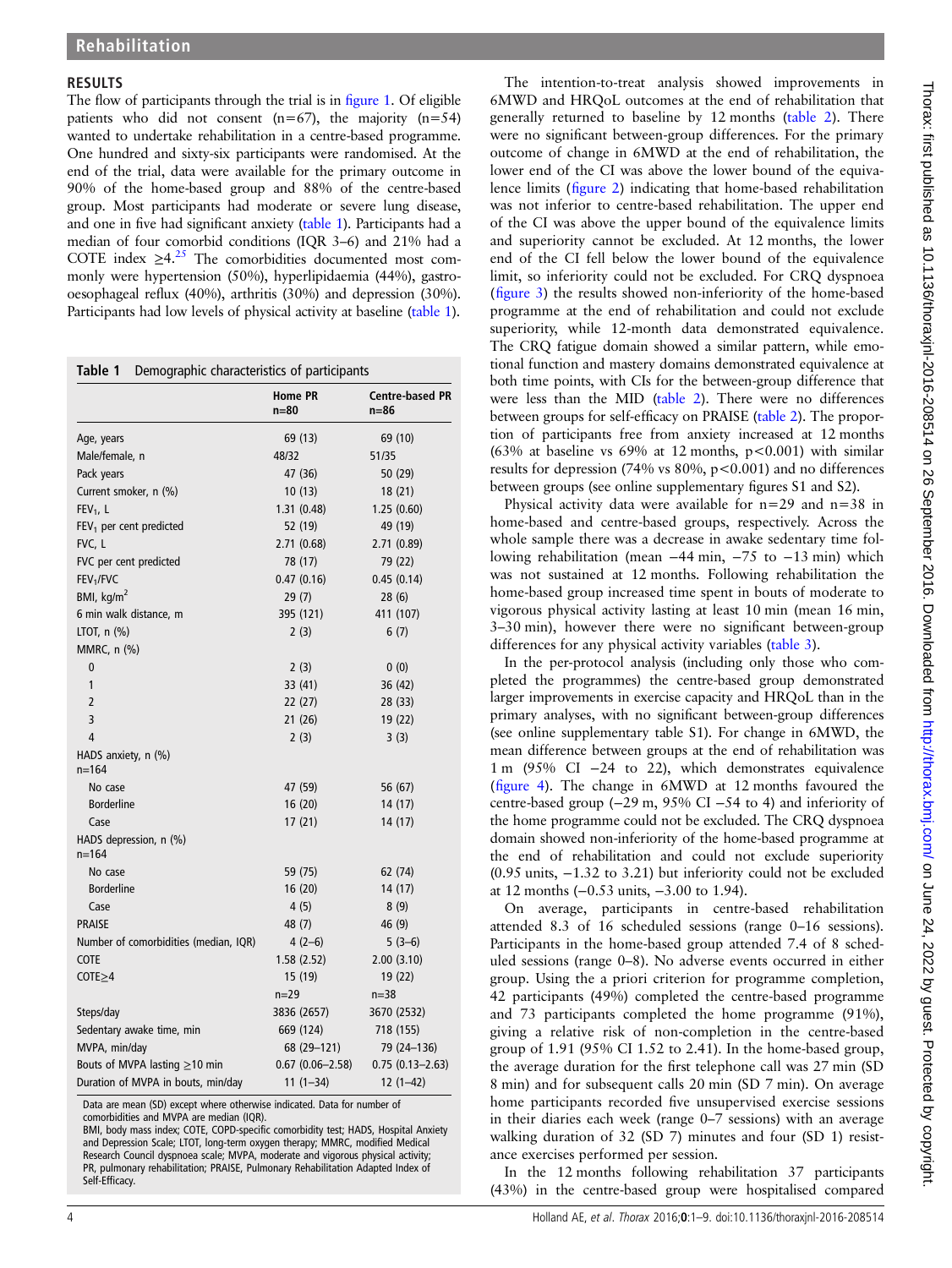<span id="page-4-0"></span>

| Table 2 Clinical outcomes-intention-to-treat analysis |
|-------------------------------------------------------|
|-------------------------------------------------------|

|                  | Within-group differences from baseline (95% CI) |                                 |                                   |                          | Between-group differences  |                                           |
|------------------|-------------------------------------------------|---------------------------------|-----------------------------------|--------------------------|----------------------------|-------------------------------------------|
|                  | Home $(n=72)$                                   |                                 | Centre $(n=76)$                   |                          | Home-Centre (95% CI)       |                                           |
|                  | <b>End rehabilitation</b>                       | 1 year                          | <b>End rehabilitation</b>         | 1 year                   | <b>End rehabilitation</b>  | 1 year                                    |
| 6MWD, m          | 29.39 (13.78 to 45.01)                          | $-4.74$ ( $-21.94$ to 12.47)    | 10.82 $(-4.52 \text{ to } 26.16)$ | $0.41$ (-16.34 to 17.15) | 18.57 (-3.32 to 40.71)*    | $-5.14$ ( $-29.15$ to 18.87) <sup>†</sup> |
| CRQ dyspnoea     | 4.24 (2.88 to 5.60)                             | $1.95(0.50 \text{ to } 3.39)$   | 2.68 (1.38 to 3.99)               | 1.90 (0.46 to 3.34)      | 1.56 $(-0.33$ to 3.45)*    | $0.05$ (-2.00 to 2.10)                    |
| CRQ fatique      | $2.17(1.11$ to $3.23)$                          | $0.90$ (-0.21 to 2.02)          | $1.35(0.33)$ to $2.36$ )          | $1.18$ (0.08 to 2.29)    | 0.82 (-0.65 to 2.29)*      | $-0.28$ ( $-1.86$ to 1.29)                |
| CRO<br>emotional | 3.14 (1.47 to 4.80)                             | 3.08 (1.32 to 4.84)             | 2.31 (0.71 to 3.91)               | 2.57 (0.81 to 4.32)      | $0.83$ (-1.50 to 3.14)     | $0.52$ (-1.97 to 3.00)                    |
| CRQ mastery      | 2.43 $(1.39 \text{ to } 3.46)$                  | $2.12$ (1.02 to 3.23)           | $2.02$ (1.03 to 3.01)             | 1.45 $(0.35$ to 2.56)    | $0.41$ (-1.03 to 1.84)     | $0.67$ (-0.90 to 2.23) <sup>*</sup>       |
| <b>PRAISE</b>    | 1.09 $(-0.69$ to 2.87)                          | 1.73 $(-0.22 \text{ to } 3.68)$ | $-0.16$ (-1.87 to 1.56)           | 2.38 (0.45 to 4.31)      | 1.25 $(-1.23$ to 3.72)     | $-0.65$ ( $-3.40$ to 2.10)                |
| <b>MMRC</b>      | $-0.12$ ( $-0.36$ to 0.12)                      | $0.22$ (-0.03 to 0.48)          | $0.00$ (-0.23 to 0.23)            | $0.48$ (0.23 to 0.74)    | $-0.12$ ( $-0.45$ to 0.21) | $-0.26$ ( $-0.62$ to 0.10)                |

Data are mean and 95% CIs adjusted for baseline values. No significant difference between groups for any outcome.

\*CI exceeds the upper equivalence limit of the minimal important difference and cannot exclude superiority.

†Cl exceeds the lower equivalence limit and cannot exclude inferiority.<br>6MWD, 6 min walk distance; CRQ, Chronic Respiratory Questionnaire; MMRC, modified Medical Research Council scale; PRAISE, Pulmonary Rehabilitation Ada

End rehabilitation

12 months

 $-4$ 

with 28 participants (35%) in the home-based group (relative risk 0.81,  $p=0.29$ ). There were no differences between groups in the number of hospitalisations or total hospital days ([table 4](#page-5-0)). The home-based group tended to have fewer hospitalisations with a respiratory cause (17 vs 29, relative risk 0.63,  $p=0.07$ ) and a longer time to first respiratory-related hospitalisation (fi[gure 5](#page-6-0)). In a Cox proportional hazards model, programme completion appeared to mediate the effect of group on time to admission (HR for group 0.848, p=0.64; HR for programme completion 0.439, p=0.02; see online supplementary figure S3).

At the end of the trial, the assessors correctly identified group allocation for 52% of participants ( $\kappa$ =0.26), demonstrating the success of blinding. Programme costs were \$A298 per participant for home-based rehabilitation and \$A312 for centre-based rehabilitation (₤156 and ₤164, respectively).

#### **DISCUSSION**

This study shows that this highly structured home-based pulmonary rehabilitation model, using minimal resources and little direct supervision, results in short-term improvements in 6MWD and HRQoL that are equal to or greater than those

seen in a centre-based programme. Equivalent quality of life outcomes were observed at 12 months following programme completion, although it was not possible to exclude inferiority for 6MWD at this time point. Gains in both groups were poorly maintained at 12 months.

Although the traditional centre-based model of pulmonary rehabilitation is highly effective in clinical trials, $1$  in clinical practice there is poor uptake and adherence. While some barriers to uptake reflect health system inefficiencies, inadequate commissioning and low referral rates, there are also patientrelated barriers to uptake. These include travel and transport to the rehabilitation centre; illness and comorbidities; inconvenient timing; and disruption to established routines.<sup>[7](#page-7-0)</sup> Home-based programmes have the potential to overcome many of these limitations. We found that programme completion was significantly higher in those undertaking pulmonary rehabilitation at home. It must be acknowledged that it is easier to 'attend' a telephone call in one's home than a rehabilitation session at the hospital. However the removal of barriers to attendance was a major goal of our study and thus we consider this a strength of the model. On average home-based participants reported exercising five





Difference between groups  $\Delta$  6MWD, metres

Figure 2 Difference between groups for 6 min walk distance (6MWD) and equivalence limits. PR, pulmonary rehabilitation. Data are mean and 95% CI for difference between groups. Shaded area represents equivalence limits, which are ±minimal important difference.

 $\overline{4}$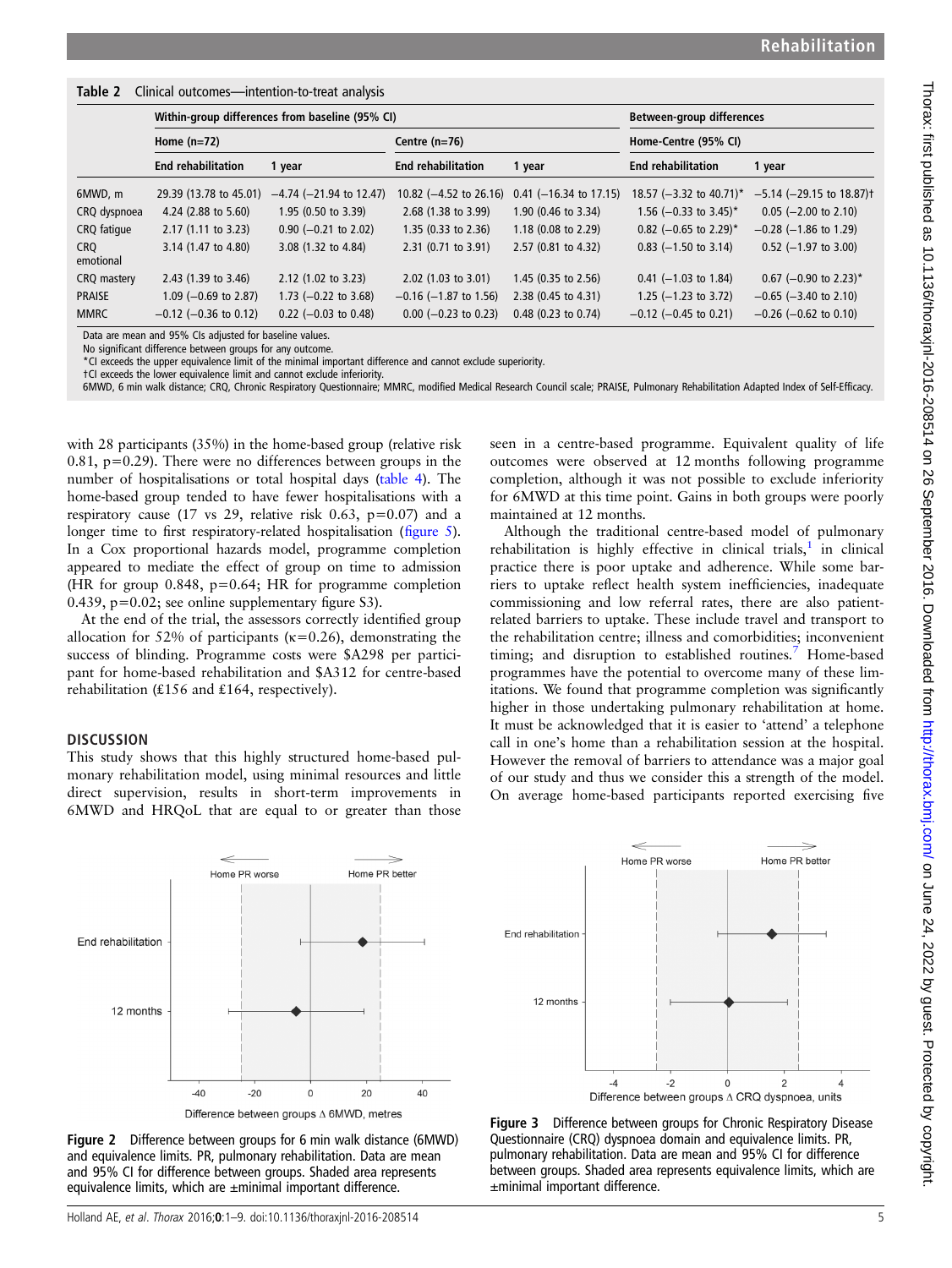<span id="page-5-0"></span>

|                                                                                                                                                                                                                                                                                                                            | Within-group differences from baseline (95% CI) |                                     |                             |                                     | Between-group differences |                                   |
|----------------------------------------------------------------------------------------------------------------------------------------------------------------------------------------------------------------------------------------------------------------------------------------------------------------------------|-------------------------------------------------|-------------------------------------|-----------------------------|-------------------------------------|---------------------------|-----------------------------------|
|                                                                                                                                                                                                                                                                                                                            | Home $(n=29)$                                   |                                     | Centre (n=38)               |                                     | Home-centre (95% CI)      |                                   |
|                                                                                                                                                                                                                                                                                                                            | End rehabilitation<br>$n=25$                    | ēā<br>$n=16$                        | End rehabilitation<br>n=33  | 1 year<br>$n=20$                    | End rehabilitation        | 1 year                            |
| MVPA, min/day                                                                                                                                                                                                                                                                                                              | $11.37(-8.27$ to $31.01$ )                      | $-9.60$ ( $-33.96$ to 14.76)        | 5.12 $(-12.00$ to 22.25)    | $-14.82$ ( $-36.60$ to 6.95)        | $6.25$ (-19.81 to 32.30)  | 5.22 $(-27.46 \text{ to } 37.90)$ |
| MVPA bouts, no/day                                                                                                                                                                                                                                                                                                         | $0.30 (-0.22 to 0.82)$                          | $-0.40$ $(-1.01$ to 0.25)           | $0.25$ (-0.20 to 0.71)      | $-0.16(-0.73$ to 0.41)              | $0.05$ (-0.65 to 0.74)    | $-0.25$ $(-1.11$ to 0.62)         |
| Time spent in MVPA bouts, min/day                                                                                                                                                                                                                                                                                          | 16.49* (3.13 to 29.84)                          | $2.11 (-14.60 to 18.81$             | $5.11 (-6.69 to 16.91)$     | $-3.06$ ( $-18.38$ to 12.27)        | $(1.38 (-6.45 to 29.20))$ | 5.16 $(-17.51$ to 27.83)          |
| Sedentary time, min/day                                                                                                                                                                                                                                                                                                    | $-33.73(-88.17$ to 20.70)                       | $-25.87(-91.82$ to 40.09)           | $-37.21 (-84.94 to 10.52)$  | $-50.48$ $(-109.42$ to 8.46)        | 3.48 (-68.89 to 75.85)    | 24.61 (-63.83 to 113.06)          |
| Sedentary awake time, min/day                                                                                                                                                                                                                                                                                              | $-41.17(-89.25$ to 6.91)                        | $-26.77(-84.99$ to 31.45)           | $-36.05$ $(-78.15$ to 6.05) | $-31.98 (-84.00 to 20.02)$          | $-5.12 (-69.30 to 59.06)$ | 5.21 $(-72.96 \text{ to } 83.38)$ |
| Sedentary bouts, no/day                                                                                                                                                                                                                                                                                                    | $0.06 (-0.34 to 0.45)$                          | $-0.23$ $(-0.69$ to 0.23)           | $0.26$ (-0.09 to 0.61)      | $0.30 (-0.11 to 0.72)$              | $-0.21$ $(-0.74$ to 0.32) | $-0.53(-1.15$ to 0.09)            |
| Time spent in sedentary bouts, min/day                                                                                                                                                                                                                                                                                     | $-18.08$ $(-48.20$ to 12.05)                    | $-18.91 (-55.50 \text{ to } 17.68)$ | $-9.33 (-35.73$ to 17.07)   | $-17.21 (-49.89 \text{ to } 15.48)$ | $-8.74 (-48.81$ to 31.32) | $-1.70$ ( $-50.80$ to $47.39$ )   |
| Steps/day                                                                                                                                                                                                                                                                                                                  | $520 (-208 to 1249)$                            | $-705(-1587$ to 177)                | $-160$ $(-798$ to 478)      | $-867(-1653$ to $-81)$              | 680 (-286 to 1648)        | 162 (-1020 to 1344)               |
| Total EE                                                                                                                                                                                                                                                                                                                   | $-33 (-547 to 482)$                             | $-330 (-945 to 285)$                | $-294 (-746$ to 157)        | $-441 (-992 to 109)$                | 262 (-423 to 947)         | $112 (-714 to -937)$              |
| METS/day                                                                                                                                                                                                                                                                                                                   | $0.03$ (-0.04 to 0.09)                          | $0.02 (-0.06 to 0.10)$              | $-0.01$ $(-0.06$ to $0.05)$ | $-0.05$ $(-0.12$ to 0.02)           | $0.03$ (-0.06 to 0.12)    | $0.07 (-0.04 \text{ to } 0.18)$   |
| *p<0.05 compared with baseline. Bout—activity lasting at least 10 min; all data for bouts are measured during waking hours (07:00 to 19:00).<br>EE, energy expenditure; METS, metabolic equivalents; MVPA, moderate and vigorous physical activity; no, number.<br>Data are mean and 95% CIs adjusted for baseline values. |                                                 |                                     |                             |                                     |                           |                                   |



Figure 4 Difference between groups for 6 min walk distance (6MWD) and equivalence limits, per protocol analysis. PR, pulmonary rehabilitation. Data are mean and 95% CI for difference between groups. Shaded area represents equivalence limits, which are ±minimal important difference.

times each week, and the clinically relevant improvements in outcomes suggest that they may have engaged meaningfully in exercise training.

Using our a priori de finition of completion (attending 70% of sessions), the completion rate in the centre-based group was poor (49%). Previous reports of non-completion in real world pulmonary rehabilitation programmes have ranged from 10% to 50%. [7](#page-7-0) A recent audit of pulmonary rehabilitation programmes in the UK reported that, on average, 39% of patients who attended their initial assessment did not complete the programme.[29](#page-8-0) The inability of participants to attend sufficient centre-based sessions to accrue bene fits impacted on our intention-to-treat analysis of clinical outcomes, with improvements in exercise capacity in the centre-based group that were smaller than expected ([table 2\)](#page-4-0). This can be contrasted with the per-protocol analysis, which demonstrates clinically important gains in both exercise capacity and HRQoL in those who completed the programme, with a trend towards better 6MWD results in the centre-based group at 12 months (see online supplementary table S1). The low completion rate for the centrebased programme is a limitation to the study and our results may not be generalisable to settings where the completion rate is consistently higher. There are a number of possible reasons for the low completion rate in the centre-based group. Our

|                     | <b>Table 4</b> Hospitalisation in the 12 months following pulmonary |
|---------------------|---------------------------------------------------------------------|
| rehabilitation (PR) |                                                                     |

|                                                                                     | Home-based<br><b>PR</b><br>$n=80$ | <b>Centre-based</b><br><b>PR</b><br>$n = 86$ | p Value |  |  |
|-------------------------------------------------------------------------------------|-----------------------------------|----------------------------------------------|---------|--|--|
| Number admitted (% of group)                                                        | 28 (35)                           | 37(43)                                       | 0.29    |  |  |
| Number admitted for respiratory<br>cause (% of group)                               | 17(21)                            | 29 (34)                                      | 0.07    |  |  |
| Number of admissions                                                                | $0(0-2)$                          | $0(0-1.25)$                                  | 0.40    |  |  |
| Hospital days                                                                       | $0(0-3.75)$                       | $0(0-6.25)$                                  | 0.28    |  |  |
| Number of respiratory admissions                                                    | $0(0-0)$                          | $0(0-1)$                                     | 0.13    |  |  |
| Hospital days for respiratory cause                                                 | $0(0-0)$                          | $0(0-5)$                                     | 0.15    |  |  |
| Data are median (IQR) unless otherwise specified; p value is for difference between |                                   |                                              |         |  |  |

groups.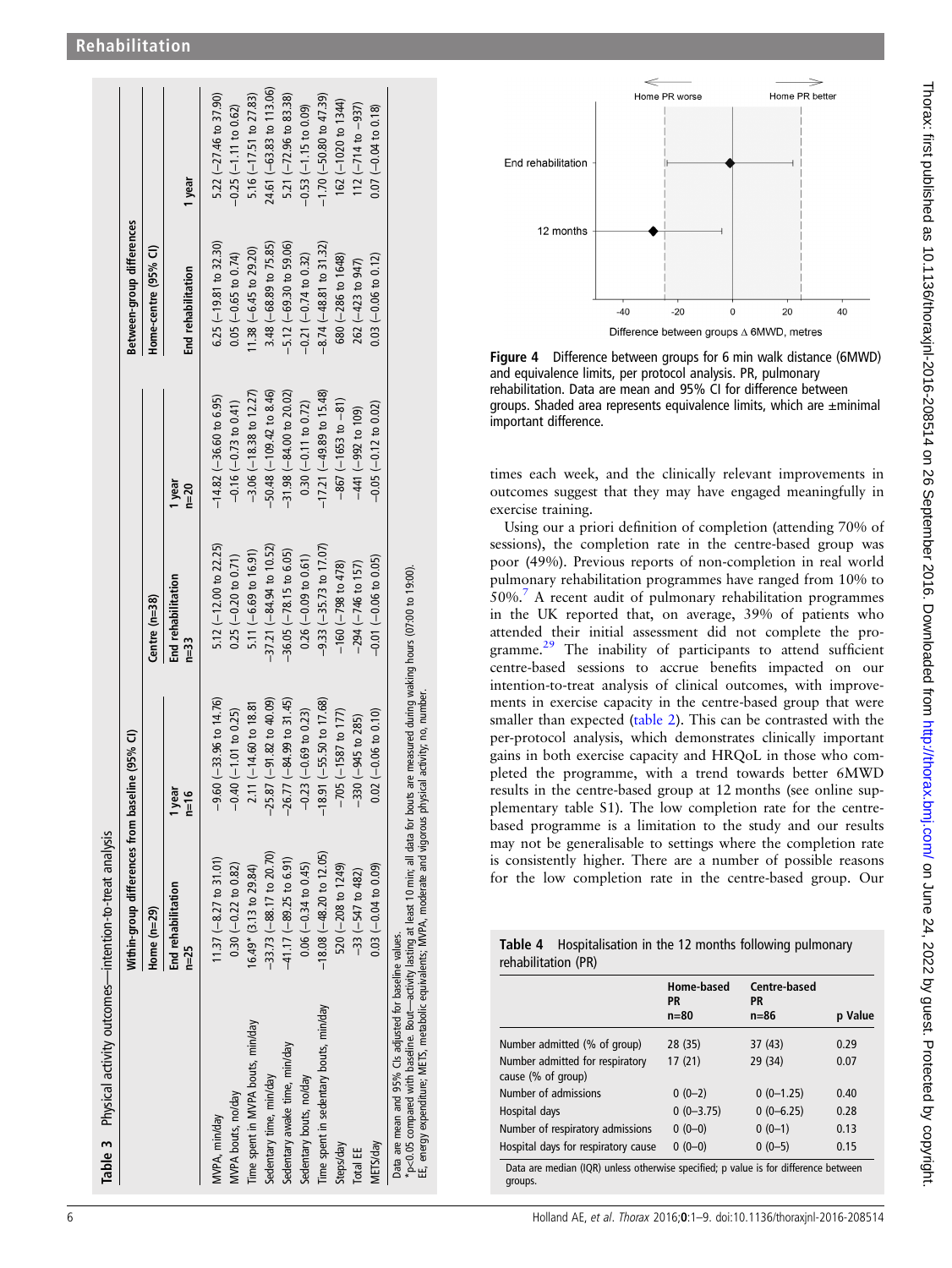<span id="page-6-0"></span>inclusion criteria were broad, to ensure the external validity of our findings. Participants had a range of comorbid conditions (median 4 comorbidities, ranging up to 12 comorbidities), which are a well documented barrier to completion of centrebased programmes.[7](#page-7-0) We made great efforts to assess all available participants at the designated time points, regardless of whether they had been able to complete rehabilitation. As a result, our intention-to-treat results may more closely reflect the real world clinical outcomes of pulmonary rehabilitation than some previous trials. In a recent Cochrane review, over 40% of the studies contributing to meta-analysis for 6MWD were at risk of bias due to incomplete reporting of outcome data and lack of intention-to-treat analysis, suggesting that the magnitude of effect could be overestimated.<sup>1</sup> The number of patients who did not consent because they wished to attend a centre-based programme should also be noted, as they may have been more likely to succeed under this model. Patient preferences and motivation regarding the site of pulmonary rehabilitation may impact on the outcomes that are achieved in different settings.

Participants in the home-based rehabilitation group demonstrated improvements in exercise capacity and HRQoL that met or exceeded the MID at programme completion. These results suggest that it is possible to deliver an effective rehabilitation dose using minimal resources and in a largely unsupervised programme. The home-based programme followed a highly structured format, with telephone calls conducted by respiratory physiotherapists who were trained in motivational interviewing techniques. Goal setting for exercise was an essential component of every telephone appointment and participants were also encouraged to set other health goals. There are other important differences to previous home-based pulmonary rehabilitation trials. We used equipment that was readily available in the home environment (eg, resistance exercises using water bottles), rather than bringing specialised exercise equipment into the home.<sup>12</sup> Unlike previous studies<sup>11</sup> our model incorporated only one home visit from a physiotherapist, which contributed to its low cost. All programme components were delivered at home, including exercise, self-management training and monitoring, which obviates the need for visits to a health facility.<sup>9</sup> <sup>10</sup> <sup>12</sup> These are key factors that would need to be replicated for this home-based model to be implemented in clinical practice with both low cost and efficacy of outcomes.

Following rehabilitation there was a trend for home-based participants to have a longer time to hospital admission  $(p=0.08,$  figure 5). It appears that this effect was mediated by programme completion, with a significantly longer time to hospital admission for those who completed pulmonary rehabilitation, regardless of group allocation (see online supplementary figure S3). This suggests that the location of pulmonary rehabilitation may be less important than the delivery of an effective rehabilitation dose. We defined programme completion as attending 70% of sessions over 8 weeks and our results suggest that this could be sufficient to delay future hospitalisation, regardless of the rehabilitation model. This threshold requires further testing. Participants in both groups had varied reasons for failing to attend individual sessions including respiratory and non-respiratory illnesses, work commitments, medical appointments and family responsibilities. To achieve good attendance and outcomes will require flexible pulmonary rehabilitation models that acknowledge the complex demands on patient time, as well as the preferred site of care.

The failure to achieve long-term maintenance of benefits following pulmonary rehabilitation in either group is disappointing. This is consistent with previous studies $17$  and indicates that



Figure 5 Time to first hospitalisation for (A) all admissions and (B) admissions with a respiratory cause. p Value is for difference between groups on log-rank test.

neither model achieved the necessary behavioural change for ongoing health maintenance. It has been suggested that programmes conducted in the home environment may better effect behaviour change through early integration into daily life. $11$ However our results indicate that this did not occur. It is possible that programmes of longer duration may be required to achieve such changes[.30](#page-8-0) We could not rule out inferiority of 6MWD in the home-based group at 12 months, although the CI falls within the currently accepted MID of  $30 \text{ m}^{19}$  $30 \text{ m}^{19}$  $30 \text{ m}^{19}$  and this difference may not be clinically important. The failure to achieve meaningful gains in physical activity in either group, which is also consistent with previous literature, $31$  supports a lack of integration of health-enhancing behaviours into daily life. Investigation of new methods to achieve sustainable behaviour change and maintenance of benefits following pulmonary rehabilitation remains a high priority.<sup>[17](#page-7-0)</sup>

The strengths of this study include a rigorous methodology, powering for equivalence and successful blinding of outcome assessors. We recruited patients who are typical of those attending pulmonary rehabilitation programmes, with few exclusions. Our home-based model delivers all the essential components of pulmonary rehabilitation and does not require specialised equipment. Direct programme costs were low and similar to those for our centre-based programme. Our model could thus be widely generalised, although training in motivational interviewing will be required for most physiotherapists. We made every attempt to assess all participants at all time points, even if they were unwell or had not completed the programme. This may have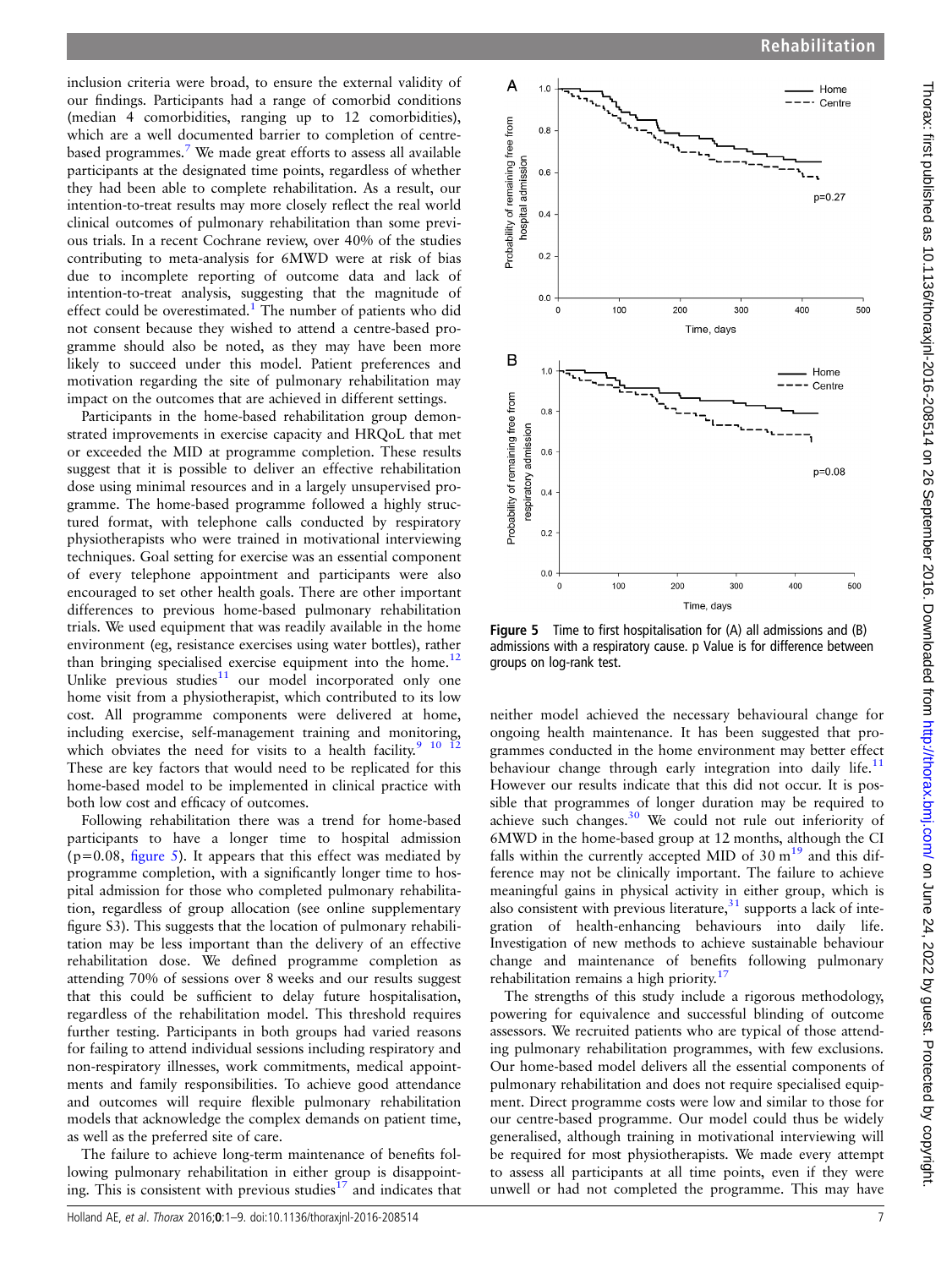# <span id="page-7-0"></span>Rehabilitation

affected the overall magnitude of benefit, but is reflective of the real world challenges of pulmonary rehabilitation.

Limitations include lack of objective measures of adherence to the home-based exercise programme, although given its unsupervised nature this was unavoidable. A limitation to the programme model is that the 6MWT, which was the primary trial outcome, could not be performed in the home environment $32$  and all participants had to attend the hospital for assessments. New tests of exercise capacity that can be accurately performed at home are urgently needed for home-based pulmonary rehabilitation to be effectively translated into clinical practice. The benefits achieved in this home-based pulmonary rehabilitation model may not be generalisable to all patient groups. Notably, we recruited participants who were medically stable; recent data suggest that home-based training may not be suitable for those who have had a recent exacerbation.<sup>33</sup> Few of our participants were morbidly obese and only 5% were on long-term oxygen therapy. Whether our home-based pulmonary rehabilitation model is effective for these groups is unknown. We only included people with a diagnosis of COPD, so the effects of our home-based rehabilitation model in people with other chronic respiratory disorders remains to be established. Importantly, the programme completion rate in the centre-based group was low, which may not reflect completion rates in all real world centre-based services and may limit the generalisability of results.

In conclusion, a home-based pulmonary rehabilitation programme, using minimal resources and little direct supervision, delivers short-term improvements in functional exercise capacity and HRQoL that are at least equivalent to conventional centrebased pulmonary rehabilitation in people with COPD. Quality of life outcomes are also equivalent at 12 months following programme completion. Further research is required to develop strategies that maintain benefits at 12 months for both programmes. Home-based pulmonary rehabilitation may be useful to enhance access for the many patients with COPD who cannot engage in traditional programme models.

#### Author affiliations <sup>1</sup>

<sup>1</sup>Discipline of Physiotherapy, La Trobe University, Melbourne, Victoria, Australia <sup>2</sup>Department of Physiotherapy, Alfred Health, Melbourne, Victoria, Australia <sup>3</sup>Institute for Breathing and Sleep, Melbourne, Victoria, Australia

<sup>4</sup>The Nossal Institute for Global Health, The University of Melbourne, Melbourne, Victoria, Australia

5 Department of Physiotherapy, Austin Health, Melbourne, Victoria, Australia 6 Department of Public Health, La Trobe University, Melbourne, Victoria, Australia

<sup>7</sup>Department of Respiratory and Sleep Medicine, Austin Health, Melbourne, Victoria, Australia 8 Department of Medicine, The University of Melbourne, Melbourne, Victoria,

Australia

Acknowledgements The authors thank all the trial participants for generously contributing their time to this study.

Contributors Conception and design: AEH, AM, CFM. Data acquisition: AEH, CJH, ALL, ATB, NSC, RM, CN, PO, AL, RG. Data analysis: AEH, AM, ATB, NSC, AL, ALL. Drafting and critically revising the manuscript, and final approval for publication: all authors.

Funding This study was funded by a Lung Foundation Australia / Boehringer Ingelheim COPD Research Fellowship and a National Health and Medical Research Council (Australia), project grant 1046353.

Competing interests None declared.

Ethics approval Alfred Hospital HREC, Austin Health HREC, La Trobe University HEC.

Provenance and peer review Not commissioned; externally peer reviewed.

Open Access This is an Open Access article distributed in accordance with the Creative Commons Attribution Non Commercial (CC BY-NC 4.0) license, which permits others to distribute, remix, adapt, build upon this work non-commercially,

and license their derivative works on different terms, provided the original work is properly cited and the use is non-commercial. See: [http://creativecommons.org/](http://creativecommons.org/licenses/by-nc/4.0/) [licenses/by-nc/4.0/](http://creativecommons.org/licenses/by-nc/4.0/)

#### **REFERENCES**

- 1 McCarthy B, Casey D, Devane D, et al. Pulmonary rehabilitation for chronic obstructive pulmonary disease. [Cochrane Database Syst Rev](http://dx.doi.org/10.1002/14651858.CD003793.pub3) 2015;(2):CD003793.
- 2 Puhan MA, Gimeno-Santos E, Scharplatz M, et al. Pulmonary rehabilitation following exacerbations of chronic obstructive pulmonary disease. [Cochrane](http://dx.doi.org/10.1002/14651858.CD005305.pub3) [Database Syst Rev](http://dx.doi.org/10.1002/14651858.CD005305.pub3) 2011;(10):CD005305.
- 3 Global Strategy for the Diagnosis, Management and Prevention of COPD, Global Initiative for Chronic Obstructive Lung Disease (GOLD). 2014. [http://www.goldcopd.](http://www.goldcopd.org/) [org/](http://www.goldcopd.org/) (accessed 26 Jun 2014).
- 4 Spruit MA, Pitta F, Garvey C, et al. Differences in content and organisational aspects of pulmonary rehabilitation programmes. [Eur Respir J](http://dx.doi.org/10.1183/09031936.00145613) 2014;43:1326–37.
- Marks G, Reddel H, Guevara-Rattray E, et al. Monitoring pulmonary rehabilitation and long-term oxygen therapy for people with COPD in Australia: a discussion paper. Canberra: Australian Institute of Health and Welfare (AIHW), 2013.
- 6 Yohannes AM, Connolly MJ. Pulmonary rehabilitation programmes in the UK: a national representative survey. [Clin Rehabil](http://dx.doi.org/10.1191/0269215504cr736oa) 2004;18:444-9.
- 7 Keating A, Lee A, Holland AE. What prevents people with chronic obstructive pulmonary disease from attending pulmonary rehabilitation? A systematic review. Chron Respir Dis 2011;8:89-99.
- 8 Casaburi R. A brief history of pulmonary rehabilitation. Respir Care 2008;53:1185–9.
- 9 Guell MR, de Lucas P, Galdiz JB, et al. [Home vs hospital-based pulmonary rehabilitation for patients with chronic obstructive pulmonary disease: a Spanish multicenter trial]. [Arch Bronconeumol](http://dx.doi.org/10.1157/13126830) 2008;44:512–18.
- 10 Puente-Maestu L, Sanz ML, Sanz P, et al. Comparison of effects of supervised versus self-monitored training programmes in patients with chronic obstructive pulmonary disease. [Eur Respir J](http://dx.doi.org/10.1034/j.1399-3003.2000.15.15.x) 2000;15:517-25.
- 11 Strijbos JH, Postma DS, van Altena R, et al. A comparison between an outpatient hospital-based pulmonary rehabilitation program and a home-care pulmonary rehabilitation program in patients with COPD. A follow-up of 18 months. Chest 1996;109:366–72.
- 12 Maltais F, Bourbeau J, Shapiro S, et al. Effects of home-based pulmonary rehabilitation in patients with chronic obstructive pulmonary disease: a randomized trial. [Ann Intern Med](http://dx.doi.org/10.7326/0003-4819-149-12-200812160-00006) 2008;149:869–78.
- 13 Rochester CL, Vogiatzis I, Holland AE, et al. An Official American Thoracic Society/ European Respiratory Society Policy Statement: enhancing implementation, use, and delivery of pulmonary rehabilitation. [Am J Respir Crit Care Med](http://dx.doi.org/10.1164/rccm.201510-1966ST) 2015;192:1373–86.
- 14 Holland AE, Mahal A, Hill CJ, et al. Benefits and costs of home-based pulmonary rehabilitation in chronic obstructive pulmonary disease—a multi-centre randomised controlled equivalence trial. **[BMC Pulm Med](http://dx.doi.org/10.1186/1471-2466-13-57) 2013**;13:57.
- 15 Better Living with Chronic Obstructive Pulmonary Disease—A Patient Guide: The State of Queensland (Queensland Health) and Australian Lung Foundation. 2008. [http://www.lungfoundation.com.au/lung-information/patient-educational-material/](http://www.lungfoundation.com.au/lung-information/patient-educational-material/better-living-with-copd-a-patient-guide) [better-living-with-copd-a-patient-guide](http://www.lungfoundation.com.au/lung-information/patient-educational-material/better-living-with-copd-a-patient-guide) (accessed 22 Nov 2012).
- 16 Williams MT, Lewis LK, McKeough Z, et al. Reporting of exercise attendance rates for people with chronic obstructive pulmonary disease: a systematic review. [Respirology](http://dx.doi.org/10.1111/resp.12201) 2014;19:30–7.
- 17 Spruit MA, Singh SJ, Garvey C, et al. An official American Thoracic Society/European Respiratory Society statement: key concepts and advances in pulmonary rehabilitation. [Am J Respir Crit Care Med](http://dx.doi.org/10.1164/rccm.201309-1634ST) 2013;188:e13-64.
- 18 Rollnick S, Miller WR, Butler CC. Motivational interviewing in health care. Helping patients change behavior. New York: Guildford Press, 2008.
- 19 Holland AE, Spruit MA, Troosters T, et al. An official European Respiratory Society/ American Thoracic Society Technical Standard: field walking tests in chronic respiratory disease. [Eur Respir J](http://dx.doi.org/10.1183/09031936.00150314) 2014;44:1428-46.
- 20 Bestall JC, Paul EA, Garrod R, et al. Usefulness of the Medical Research Council (MRC) dyspnoea scale as a measure of disability in patients with chronic obstructive pulmonary disease. [Thorax](http://dx.doi.org/10.1136/thx.54.7.581) 1999;54:581–6.
- 21 Williams JE, Singh SJ, Sewell L, et al. Development of a self-reported Chronic Respiratory Questionnaire (CRQ-SR). [Thorax](http://dx.doi.org/10.1136/thorax.56.12.954) 2001;56:954–9.
- 22 Vincent E, Sewell L, Wagg K, et al. Measuring a change in self-efficacy following pulmonary rehabilitation: an evaluation of the PRAISE tool. [Chest](http://dx.doi.org/10.1378/chest.10-2649) 2011;140:1534–9.
- 23 Zigmond AS, Snaith RP. The hospital anxiety and depression scale. [Acta Psychiatr](http://dx.doi.org/10.1111/j.1600-0447.1983.tb09716.x) [Scand](http://dx.doi.org/10.1111/j.1600-0447.1983.tb09716.x) 1983;67:361–70.
- 24 Hill K, Dolmage TE, Woon L, et al. Measurement properties of the SenseWear armband in adults with chronic obstructive pulmonary disease. [Thorax](http://dx.doi.org/10.1136/thx.2009.128702) 2010;65:486–91.
- Divo M, Cote C, de Torres JP, et al. Comorbidities and risk of mortality in patients with chronic obstructive pulmonary disease. [Am J Respir Crit Care Med](http://dx.doi.org/10.1164/rccm.201201-0034OC) 2012;186:155–61.